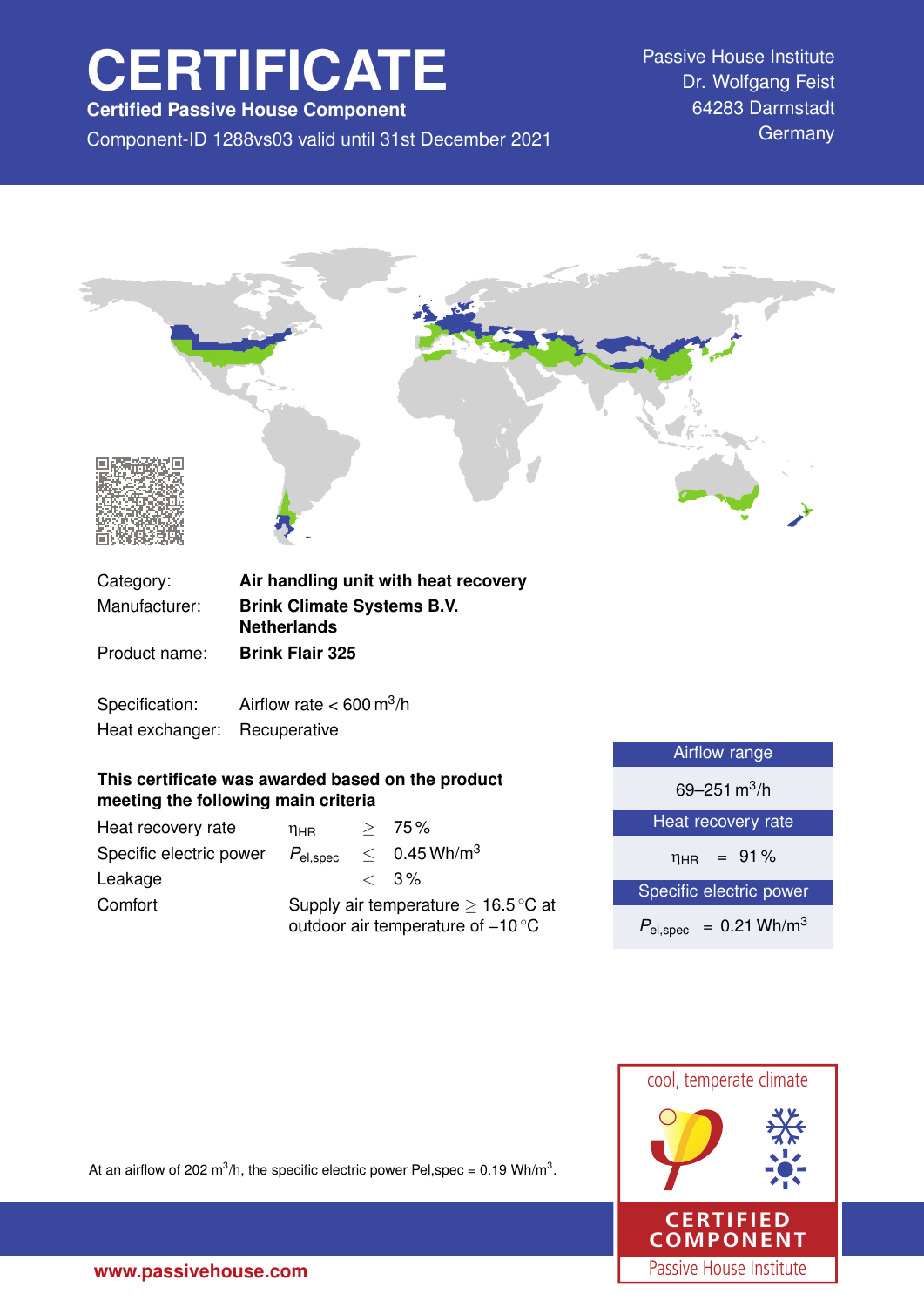**Brink Climate Systems B.V.** Wethouder Wassebaliestraat 8, 7951 SN Staphorst, Netherlands  $\hat{\sigma}$  +31 (0)522 46 96 13 |  $\boxtimes$  [info@brinkclimatesystems.nl](mailto:info@brinkclimatesystems.nl) |  $\hat{\sigma}$  <http://www.brinkclimatesystems.nl> |

## **Passive House comfort criterion**

At an outdoor air temperature of - 10  $\degree$ C a supply air temperatur higher than 16.5  $\degree$ C is achieved by use of an internal and additional external electric preheater. The criterion is therefore met.

#### **Efficiency criterion (heat recovery rate)**

The effective heat recovery rate is measured at a test facility using balanced mass flows of the outdoor and exhaust air. The boundary conditions for the measurement are documented in the testing procedure.

$$
\eta_{HR} = \frac{(\theta_{ETA} - \theta_{EHA}) + \frac{P_{el}}{\dot{m} \cdot c_p}}{(\theta_{ETA} - \theta_{ODA})}
$$

**With** 

- $\eta_{HR}$  Heat recovery rate in %
- θ*ETA* Extract air temperature in ◦C
- θ*EHA* Exhaust air temperature in ◦C
- θ*ODA* Outdoor air temperature in ◦C
- *P*el Electric power in W
- *m˙* Mass flow in kg/h
- $c_p$  Specific heat capacity in W h/(kg K)

Heat recovery rate  $n_{\text{HR}} = 91\%$ 

#### **Efficiency criterion (electric power)**

The overall electrical power consumption of the device is measured at the test facility at an external pressure of 100 Pa (50 Pa, respectively, for the intake and outlet). This includes the general electrical power consumption for operation and control but not for frost protection.

**EXECUTE:** Specific electric power  

$$
P_{\text{el,spec}} = 0.21 \text{ Wh/m}^3
$$

#### **Efficiency ratio**

The efficiency ratio provides information about the overall energy performance of the respective ventilation unit. It specifies the achieved reduction in ventilation heat losses by using a ventilation unit with heat recovery rather than without.

> Efficiency ratio  $\epsilon_1$  = 0.76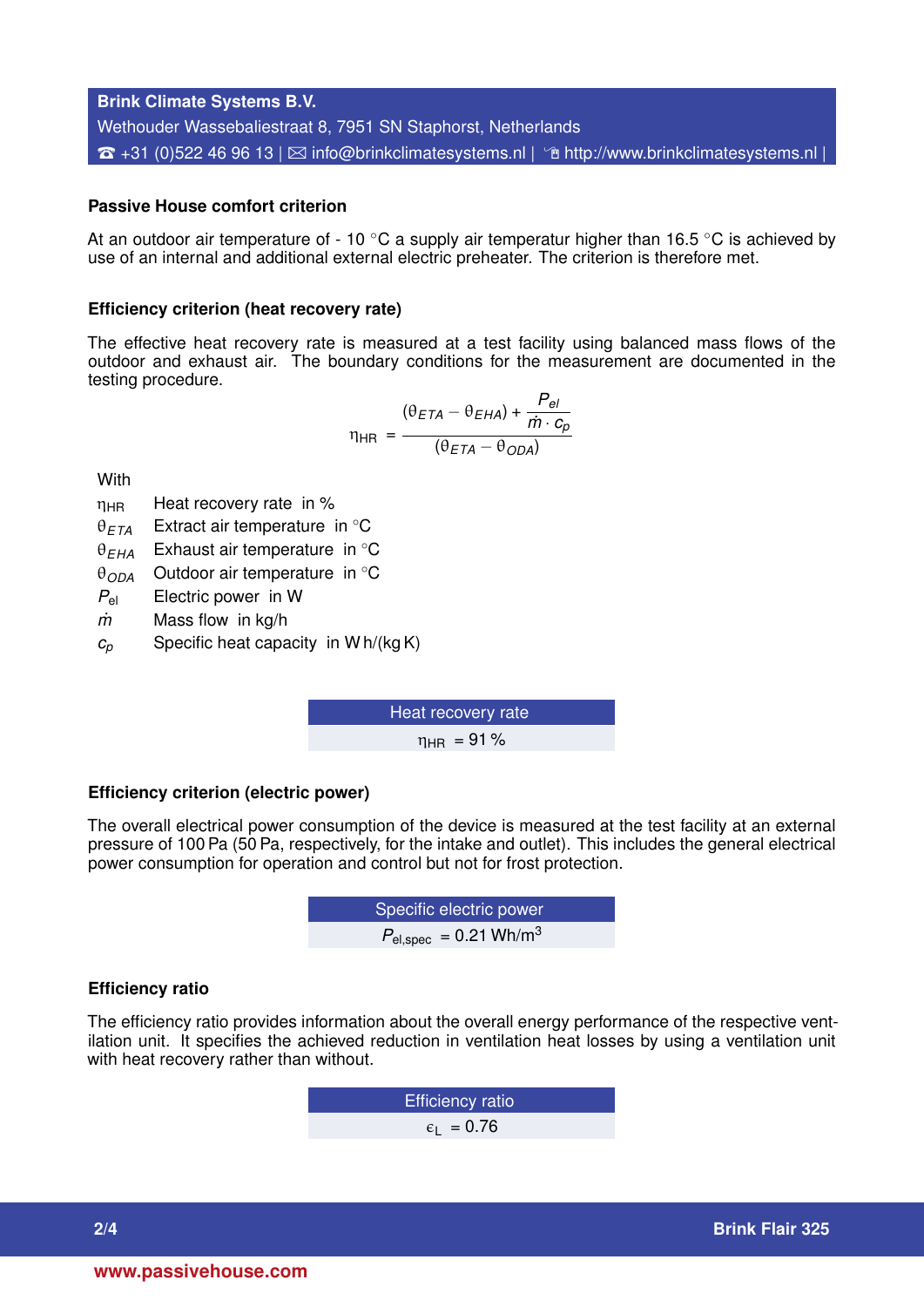## **Leakage**

The leakage airflow must not exceed 3 % of the average airflow of the unit's operating range.

| Internal leakage | <b>External leakage</b> |
|------------------|-------------------------|
| $2.49\%$         | $0.88\%$                |

## **Settings and airflow balance**

It must be possible to adjust the balance of airflows at the unit itself (either between the exhaust and the outdoor airflows or between the supply and the extract airflows, if the unit is respectively placed inside or outside of the insulated thermal envelope of the building).

- This unit is certified for airflow rates of 69-251 m<sup>3</sup>/h.
- $\blacksquare$  Balancing the airflow rates of the unit is possible.
- The user should have at least all the following setting options:
	- $\checkmark$  Switching the system on and off.
	- $\checkmark$  Synchronized adjustment of the supply and extract airflows to basic ventilation (70–80%), standard ventilation (100 %) and increased ventilation (130 %) with a clear indication of the current setting.
- The device has a standby power consumption of 3.90 W. The target value of 1 W was exceeded. The device should be equipped with an additional external switch so that it can be disconnected from the mains, if required.
- After a power failure, the device will automatically resume operation.

## **Acoustical testing**

The required limit for the sound power level of the device is 35 dB(A) in order to limit the sound pressure level in the installation room. The sound level target value of less than 25 dB(A) in living spaces and less than 30 dB(A)in functional spaces must be ensured by installing commercial silencers.The following sound power levels are met at an airflow rate of 248 m $^3$ /h:

|                     | Duct           |            |              |                    |
|---------------------|----------------|------------|--------------|--------------------|
| Device <sup>1</sup> | <b>Outdoor</b> | Supply air | Extract air  | <b>Exhaust air</b> |
| 44.5dB(A)           | 48.5 dB(A)     | 60.5dB(A)  | $49.0$ dB(A) | 59.0 $dB(A)$       |

- The unit does not fulfil the requirements for the sound power level. The unit must therefore be installed acoustically separated from living areas.
- $\blacksquare$  One example of suitable silencers for supply and extract air ducts is mentioned in the detailed test report or can be obtained from the manufacturer. It is recommended to identify suitable silencers for each individual project.

## **Indoor air quality**

This unit is to be equipped with the following filter qualities:

| Outdoor air filter. | <b>Extract air filter</b> |
|---------------------|---------------------------|
| <b>ISO ePM1 50%</b> | ISO Coarse 60%            |